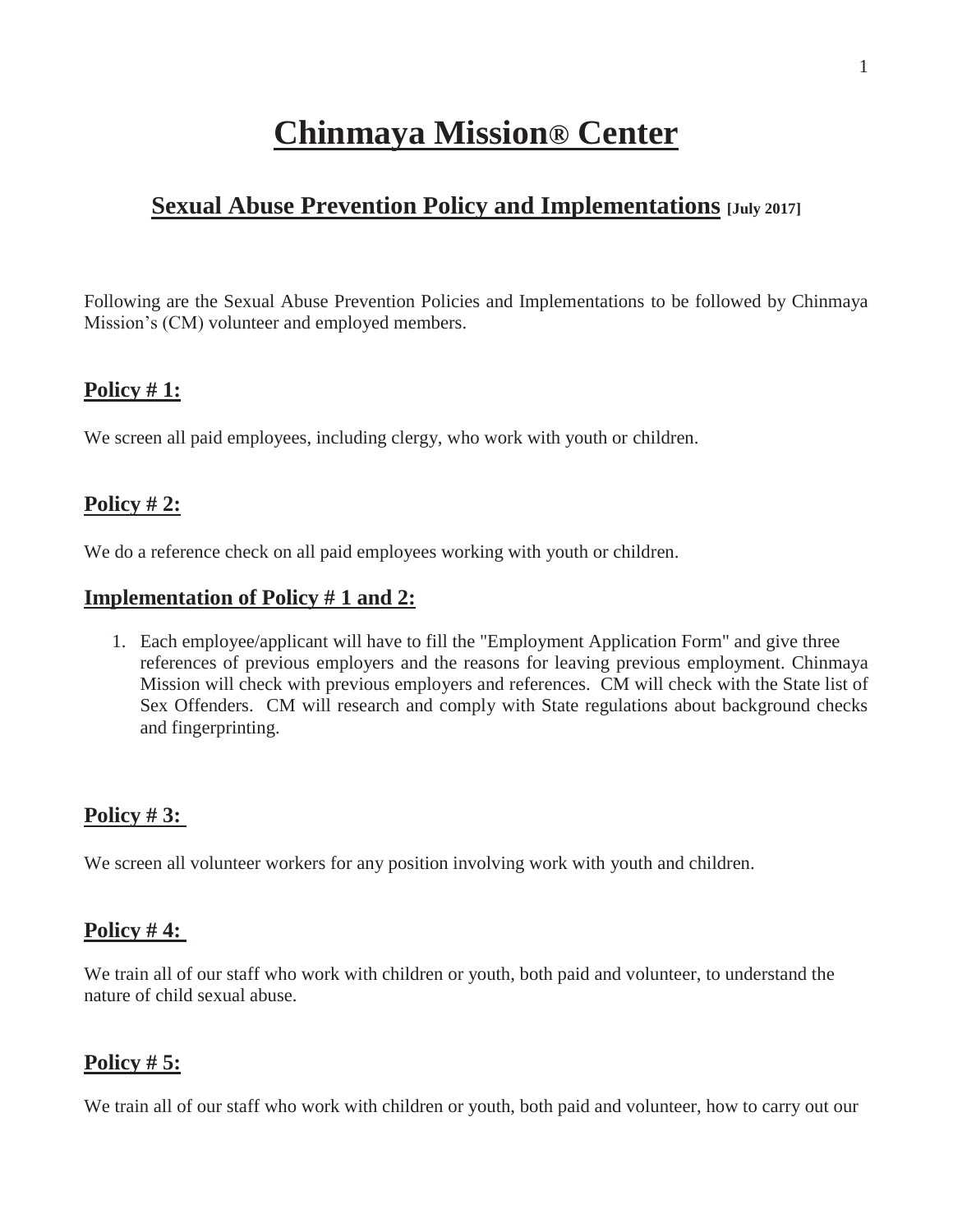policies to prevent sexual abuse.

#### **Implementation of Policy # 3, 4 and 5:**

- 1. All volunteer workers and teachers are personally known and recommended by members, and are interviewed, trained, and co-teach with an experienced teacher.
- 2. All Male and Female Volunteer workers and teachers will not touch or speak to children in any inappropriate manner. If they want to encourage the children, they will pat only on their back, above the waist. Teachers should not hug or get very close to children, unless the child initiates.
- 3. If any volunteer or teacher wants to talk to a student in private, they should talk in a place where others can see. If you meet in a classroom then, if possible, have another teacher or parents of the student present during this meeting. Classrooms should have glass windows.

#### **Policy # 6:**

We take our policies to prevent sexual abuse seriously and see that they are enforced.

#### **Implementation of Policy # 6:**

We review these policies at the start of every year. Each year, we have teachers read them and sign a statement that they understand and agree to these policies.

#### **Policy #7:**

Our CM volunteers understand State law concerning child abuse reporting obligations.

#### **Policy # 8:**

We have a clearly defined reporting procedure for a suspected incident of abuse.

# **Policy # 9:**

We have a specific response strategy to use if an allegation of sexual abuse is made at our Mission.